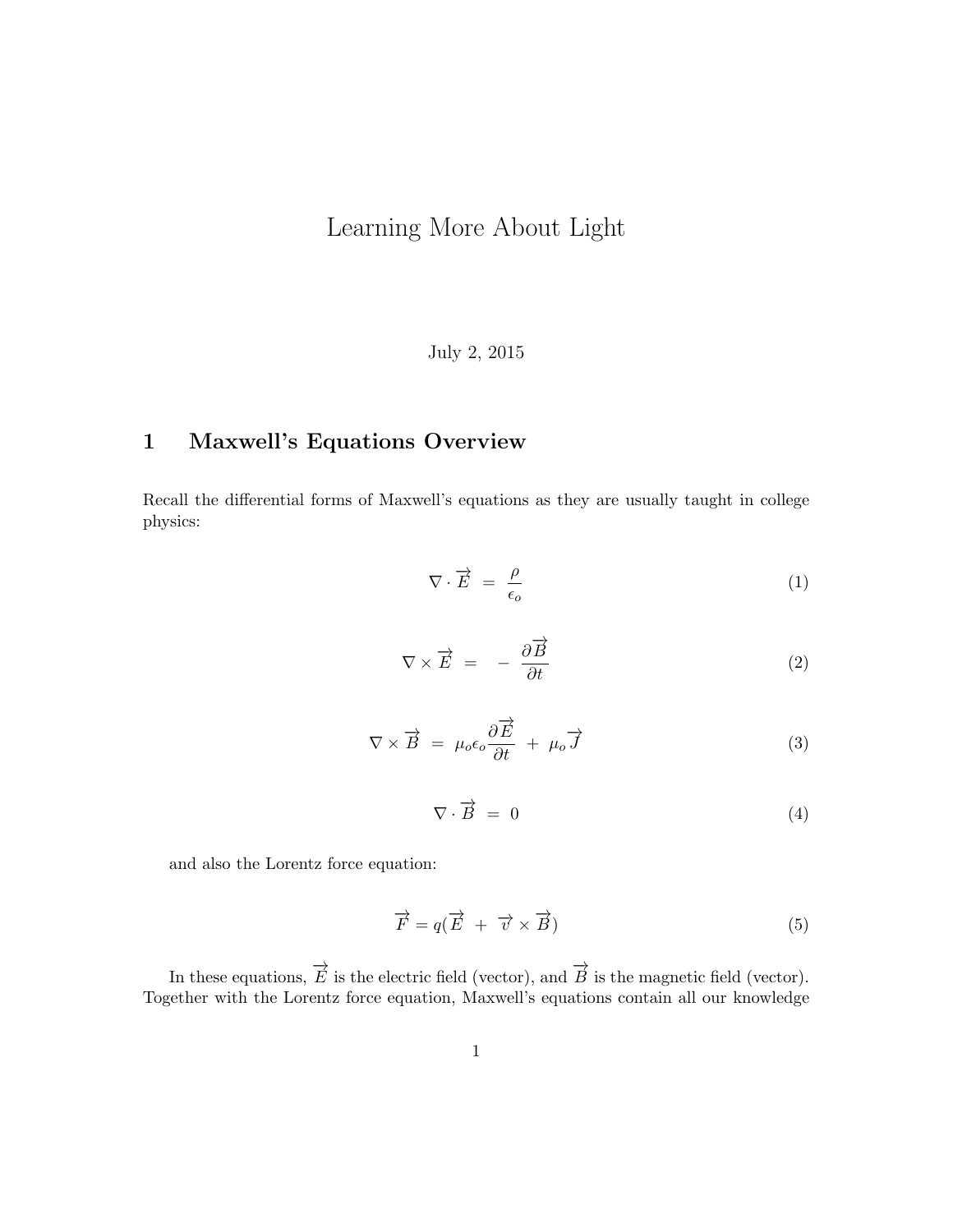of classical electricity and magnetism. Interpreting them, we find that electric field lines start and end on charges  $(\rho)$ , changing magnetic fields will create electric fields, changing electric fields and currents  $(\vec{J})$  will create magnetic fields, and that magnetic monopoles do not exist.

Most problems in calculus-based college physics use laws that can be derived from Maxwell's equations, such as Gauss' Law, Faraday's Law, Ampere's Law, and the Biot-Savart Law. Almost all of these problems include various types of charge and current distributions, and integration over surfaces to determine the field geometry. In this class, we are not concerned with the static charge distributions that are the mainstay in typical college classes. Rather, we wish to understand the electromagnetic field in regions free of sources.

# 2 Maxwell's Equations in Source-Free Space

Without current and charge, the differential forms of Maxwell's Equations become:

<span id="page-1-1"></span>
$$
\nabla \cdot \vec{E} = 0 \tag{6}
$$

$$
\nabla \times \vec{E} = -\frac{\partial \vec{B}}{\partial t} \tag{7}
$$

<span id="page-1-0"></span>
$$
\nabla \times \vec{B} = \mu_o \epsilon_o \frac{\partial \vec{E}}{\partial t}
$$
 (8)

$$
\nabla \cdot \overrightarrow{B} = 0 \tag{9}
$$

Consider the coupling between the two equations with both  $\overrightarrow{E}$  and  $\overrightarrow{B}$  and let's try to eliminate  $\overrightarrow{B}$  by taking the curl of both sides of the second equation above:

$$
\nabla \times (\nabla \times \vec{E}) = -\frac{\partial}{\partial t} (\nabla \times \vec{B}) \tag{10}
$$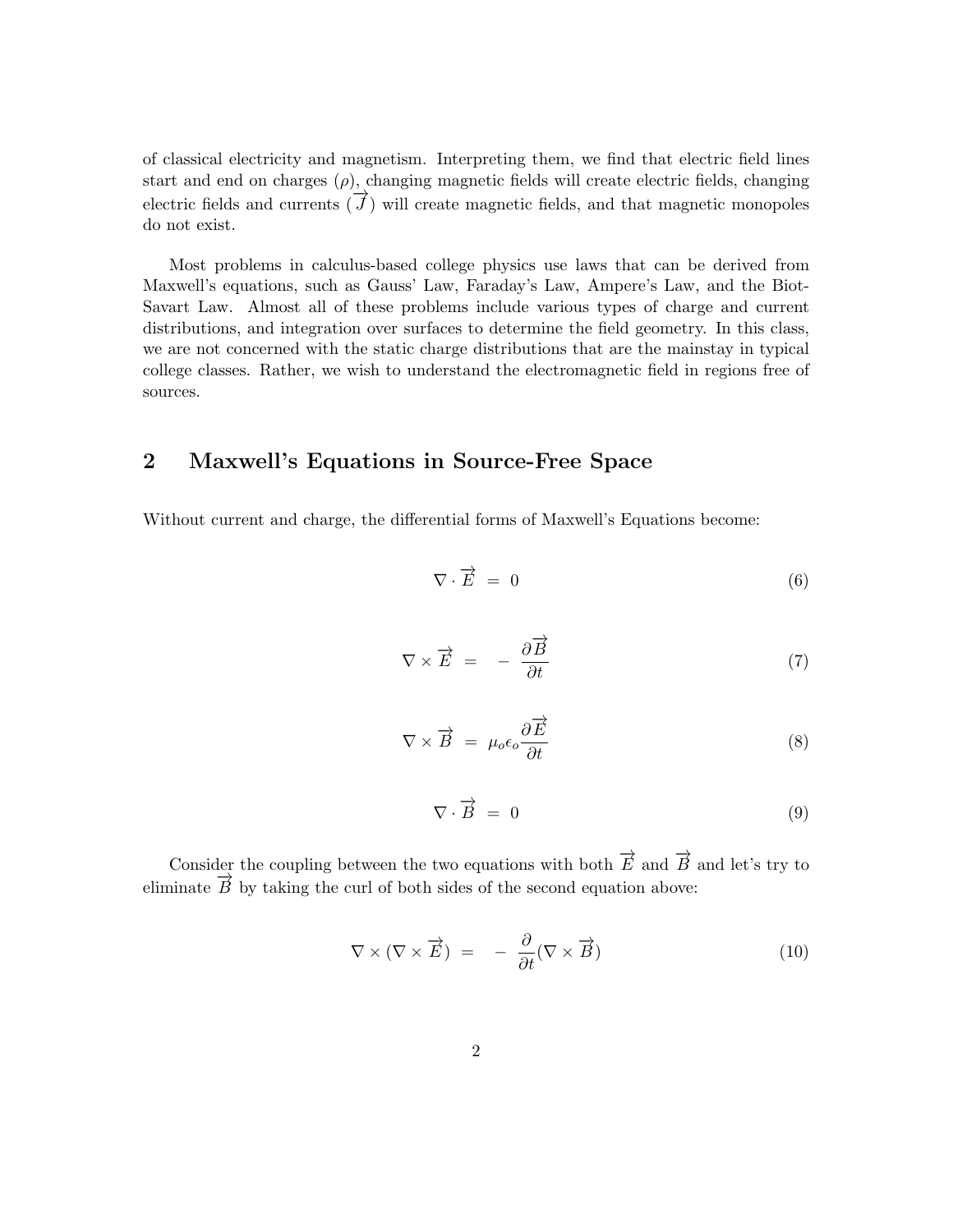In the above equation, the order of differentiation with respect to space and time has been interchanged on the right hand side. We can now insert Equation [8](#page-1-0) above into this equation to eliminate the magnetic field:

$$
\nabla \times (\nabla \times \vec{E}) = -\mu_0 \epsilon_0 \frac{\partial^2 E}{\partial t^2}
$$
 (11)

In order to evaluate this equation, we need to recall the identity;

$$
\nabla \times (\nabla \times \vec{E}) = \nabla (\nabla \cdot \vec{E}) - (\nabla \cdot \nabla) \vec{E}
$$
 (12)

But in source-free space, we know from Equation [6](#page-1-1) above, that  $\nabla \cdot \vec{E} = 0$ , so we have

<span id="page-2-0"></span>
$$
\nabla^2 \vec{E} = \mu_o \epsilon_o \frac{\partial^2 E}{\partial t^2}
$$
 (13)

In Cartesian coordinates, this can also be written:

<span id="page-2-1"></span>
$$
\frac{\partial^2 E}{\partial x^2} + \frac{\partial^2 E}{\partial y^2} + \frac{\partial^2 E}{\partial z^2} = \mu_o \epsilon_o \frac{\partial^2 E}{\partial t^2}
$$
 (14)

This is the wave equation for the electric field, and is really three equations (*i.e.*, one for each Cartesian dimension).

### Homework 1

Derive the wave equation for  $\overrightarrow{B}$  in a similar manner. It may be helpful to refer to the background handout about vector operators. Feel free to do your work with pencil and paper, then take a photo and upload it or scan it in and submit it using the Moodle.

## 3 Electromagnetic Waves

The two vector wave equations for electric and magnetic fields, when considered together have a very powerful implication: electromagetic waves exist and do not require any physi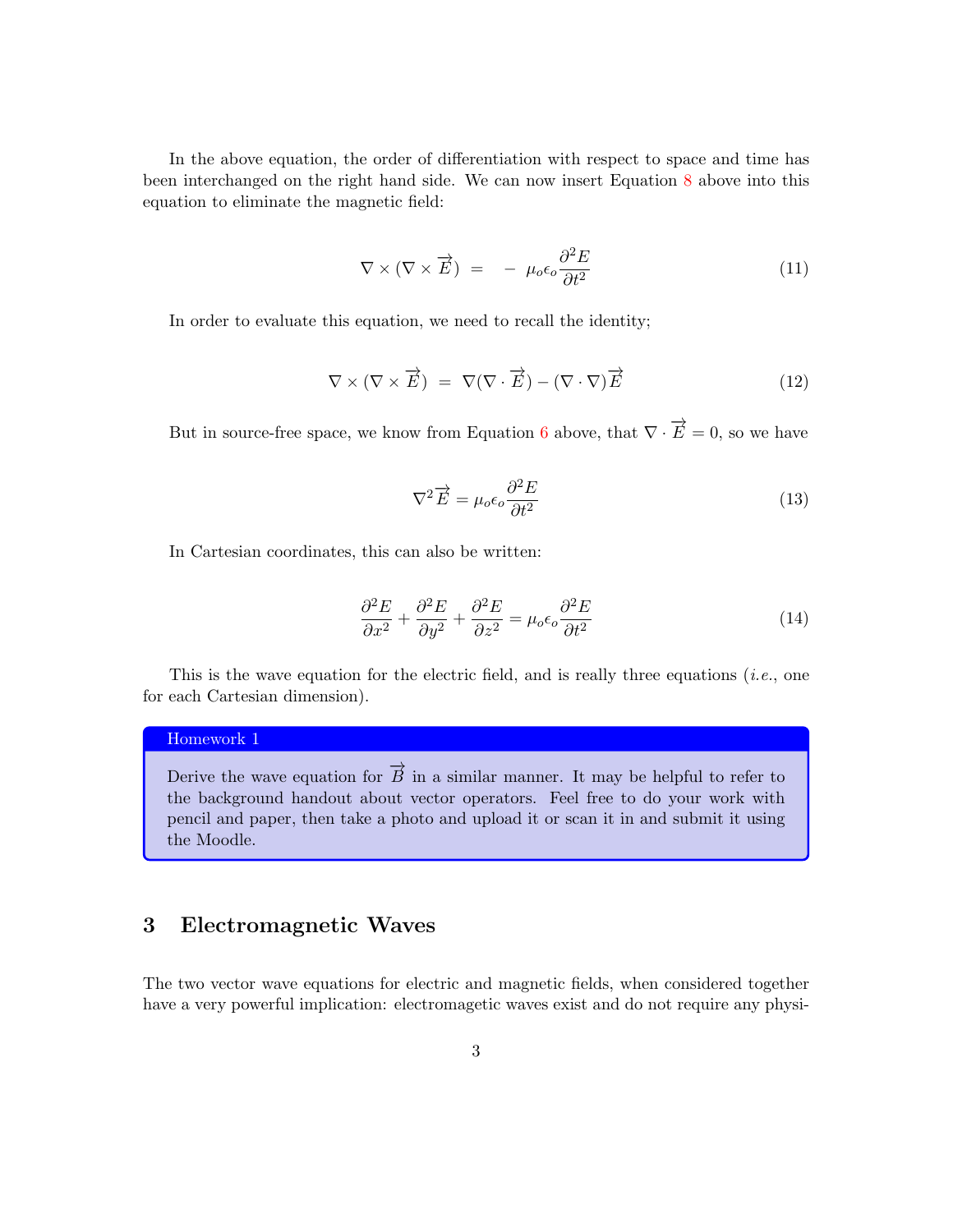cal matter through which to propagate. They can exist in a perfect vacuum. We call them electromagnetic waves because each wave is characterized by two interdependent oscillating quantities: the electric field and the magnetic field.

Compare Equation [13](#page-2-0) to the standard wave equation (that also describes mechanical waves, such as waves on strings, springs, etc.):

$$
\nabla^2 \psi = \frac{1}{v^2} \frac{\partial^2 \psi}{\partial t^2} \tag{15}
$$

We can immediately see that the velocity of propagation  $v$  of our electromagnetic wave is equal to:

$$
v = \frac{1}{\sqrt{\mu_o \epsilon_o}}\tag{16}
$$

And if we use the experimentally measured values for  $\mu_o = 4\pi \times 10^{-7}$  webers m<sup>-1</sup> amp<sup>-2</sup> and  $\epsilon_o = 8.854 \times 10^{-12}$  coulombs volt<sup>-1</sup> m<sup>-2</sup>, we find that  $v = 2.9980 \times 10^8$  meter sec<sup>-1</sup>, which is the speed of light. Maxwell realized this in 1865 and we now know that these equations apply to the entire electromagnetic spectrum, from radio waves through gamma rays.

#### Homework 2

How do the oscillation directions of the electric and magnetic field components compare to each other? Explain (qualitatively). You do not need to show the answer mathematically (that is *Homework Question 4*).

For a plane sinuosoidal wave traveling along  $+z$ , one solution to the wave equation is given by:

<span id="page-3-0"></span>
$$
E(x,t) = E_{ox} \cos(\omega t - kz + \phi) \tag{17}
$$

AND

$$
B(y,t) = \frac{E_{ox}}{c} \cos(\omega t - kz + \phi) \tag{18}
$$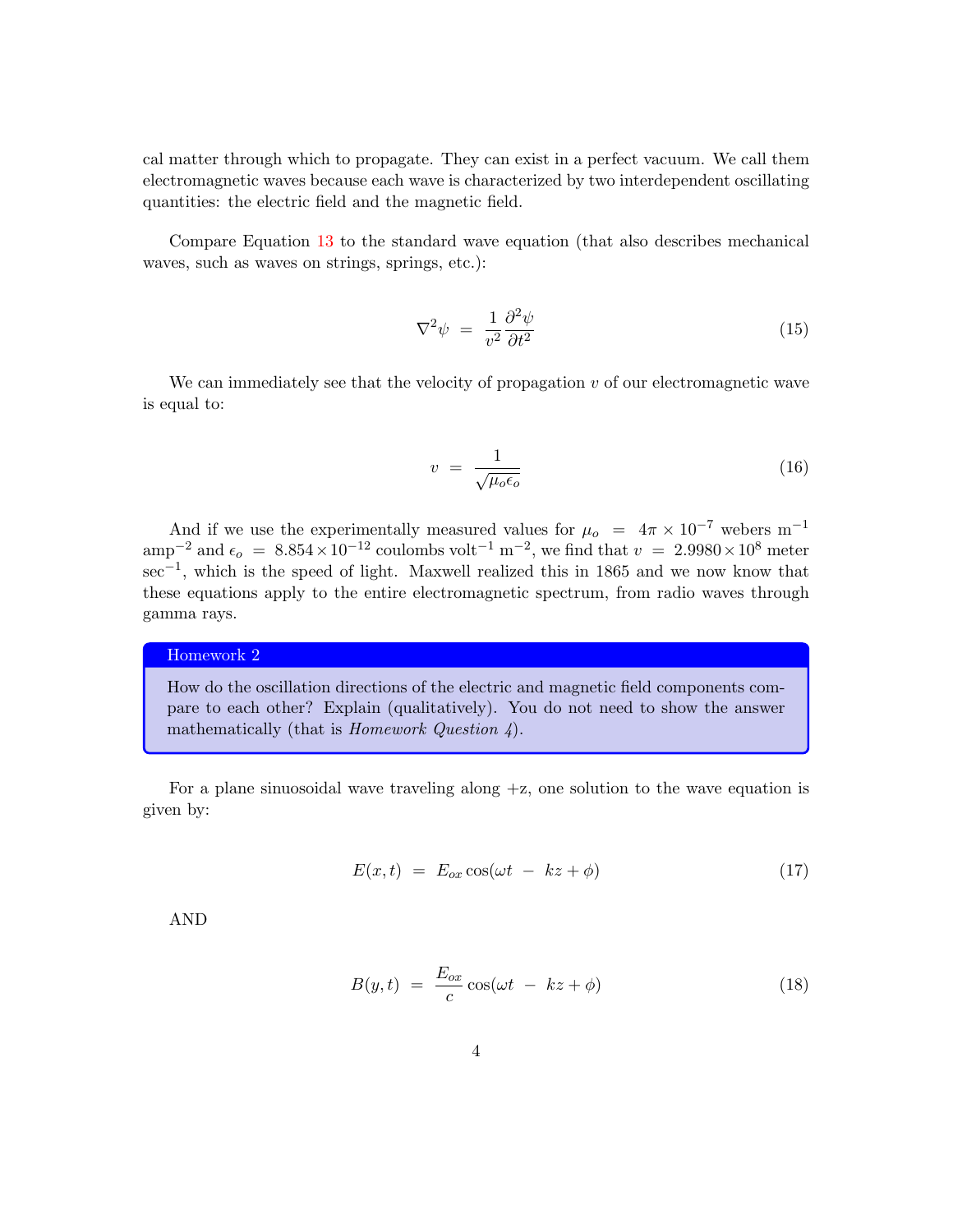where  $\omega$  is the angular frequency,  $k = \omega/c$  is the wave number and  $\phi$  is an arbitrary phase.

### Homework 3

Show that Equation [17](#page-3-0) satisfies the wave equation for electromagnetic waves given in Equation [14.](#page-2-1)

A generalized solution to the vector wave equation given in Equation [13](#page-2-0) is:

<span id="page-4-0"></span>
$$
\overrightarrow{E}(\overrightarrow{r},t) = \overrightarrow{E}_o e^{i(\omega t - \overrightarrow{k} \cdot \overrightarrow{r})}
$$
\n(19)

where  $\overrightarrow{k}$  indicates the propagation direction, and the wave is assumed to have an amplitude that is not a function of the time or spatial coordinates. The corresponding solution for the magnetic field is:

<span id="page-4-1"></span>
$$
\overrightarrow{B}(\overrightarrow{r},t) = \overrightarrow{B}_o e^{i(\omega t - \overrightarrow{k}\cdot\overrightarrow{r})}
$$
\n(20)

Homework 4

Show that (in empty space)  $\overrightarrow{E_o}$ ,  $\overrightarrow{B_o}$  and  $\overrightarrow{k}$  (as defined in Equations [19](#page-4-0) and [20\)](#page-4-1) are mutually orthogonal and obtain the relation between  $\overrightarrow{E_o}$  and  $\overrightarrow{B_o}$ .

### 4 Energy in Electromagnetic Waves

Electromagnetic waves are transverse - that is the directions of the oscillating electric and magnetic fields are orthogonal to each other and to the direction of propagation of the wave. We define the propagation direction by the Poynting vector:

$$
\vec{S} = \frac{1}{\mu_o} (\vec{E} \times \vec{B}) \text{ wat } \text{m}^{-2}
$$
 (21)

The direction of the Poynting vector is given by the right-hand rule, and also points out the direction in which energy flows. For our previous example, with the electric field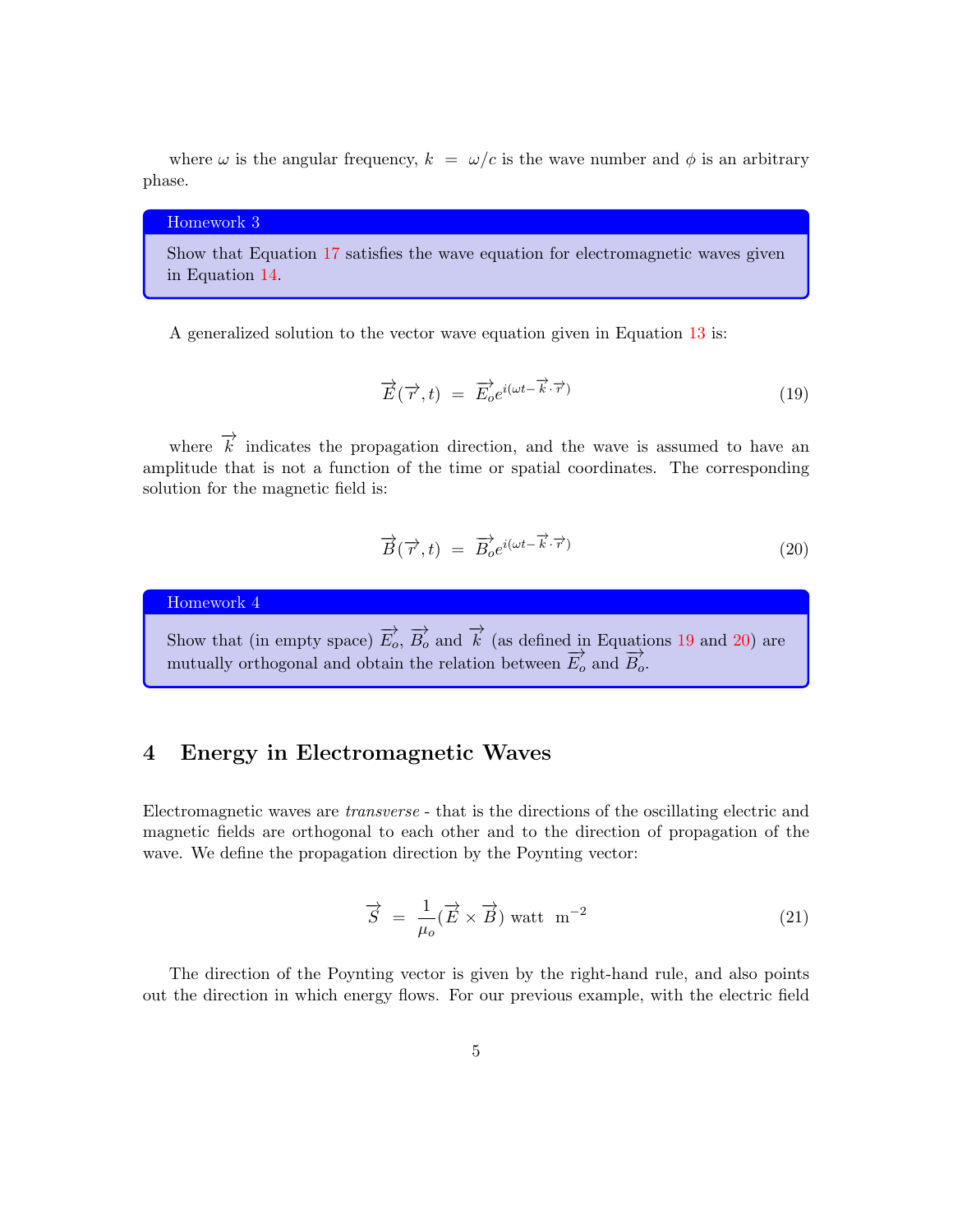oscillating in the x-direction, and the magnetic field oscillating in the y-direction, the magnitude of the instantaneous Poynting flux will be given by:

$$
S_z = \epsilon_o c E_{ox}^2 \cos^2(\omega t - kz + \phi) \tag{22}
$$

and will vary periodically between 0 and  $E_{ox}^2$  with a frequency of  $2\omega$ .

### 5 Sources of Electromagnetic Radiation

Far from a charge or system of charges, we expect to see a spherical wave propagating outward and transporting energy. In a vacuum (like space), the total energy carried through a sphere of radius r should be independent of the size of r since the wave cannot gain or lose energy to the vacuum. Since the area of a sphere with radius r is  $4\pi r^2$ , the time averaged Poynting flux must vary like  $1/r^2$  so that the product of  $\langle \vec{S} | \rangle$  with the area will be invariant and energy will flow through space. Since we have shown previously that  $\overrightarrow{E}$ ,  $\overrightarrow{B}$  and  $\overrightarrow{S}$  are all orthogonal, and that the magnitude of  $\overrightarrow{B}$  is equal to  $\frac{\overrightarrow{E}}{c}$  $\frac{E}{c}$ , we require a sinusoidal spherical electromagnetic wave that takes the following form as  $r \to \infty$ :

<span id="page-5-0"></span>
$$
|\vec{E}| = \frac{\text{``strength of source''}}{\text{r}} \cos(\omega t - kr) \tag{23}
$$

$$
|\vec{B}| = \frac{\text{``strength of source''}}{\text{rc}}\cos(\omega t - kr) \tag{24}
$$

The following derivation for the "strength of source" term is taken from Bekefi and Barrett (1977). This term includes all the physics by which an accelerating charge generates an electromagnetic wave. It is important to realize that a stationary charge cannot generate an electromagnetic wave: its field lines are radial, and there is no corresponding magnetic field. Therefore the Poynting flux is zero in this case.

Similarly, a charge moving at a constant velocity also cannot radiate, even though moving charges create currents, and therefore magnetic fields. However, at a constant velocity, the electric field still points radially out from the charge, and both the electric and magnetic field strengths fall off like  $\frac{1}{r^2}$ , which will create a Poynting flux that falls off like  $\frac{1}{r^4}$ . The energy flowing through a sphere with radius r will therefore fall off like  $\frac{1}{r^2}$  and will not remain constant as  $r \to \infty$ . Figure [1](#page-6-0) shows the radiation pattern from a positive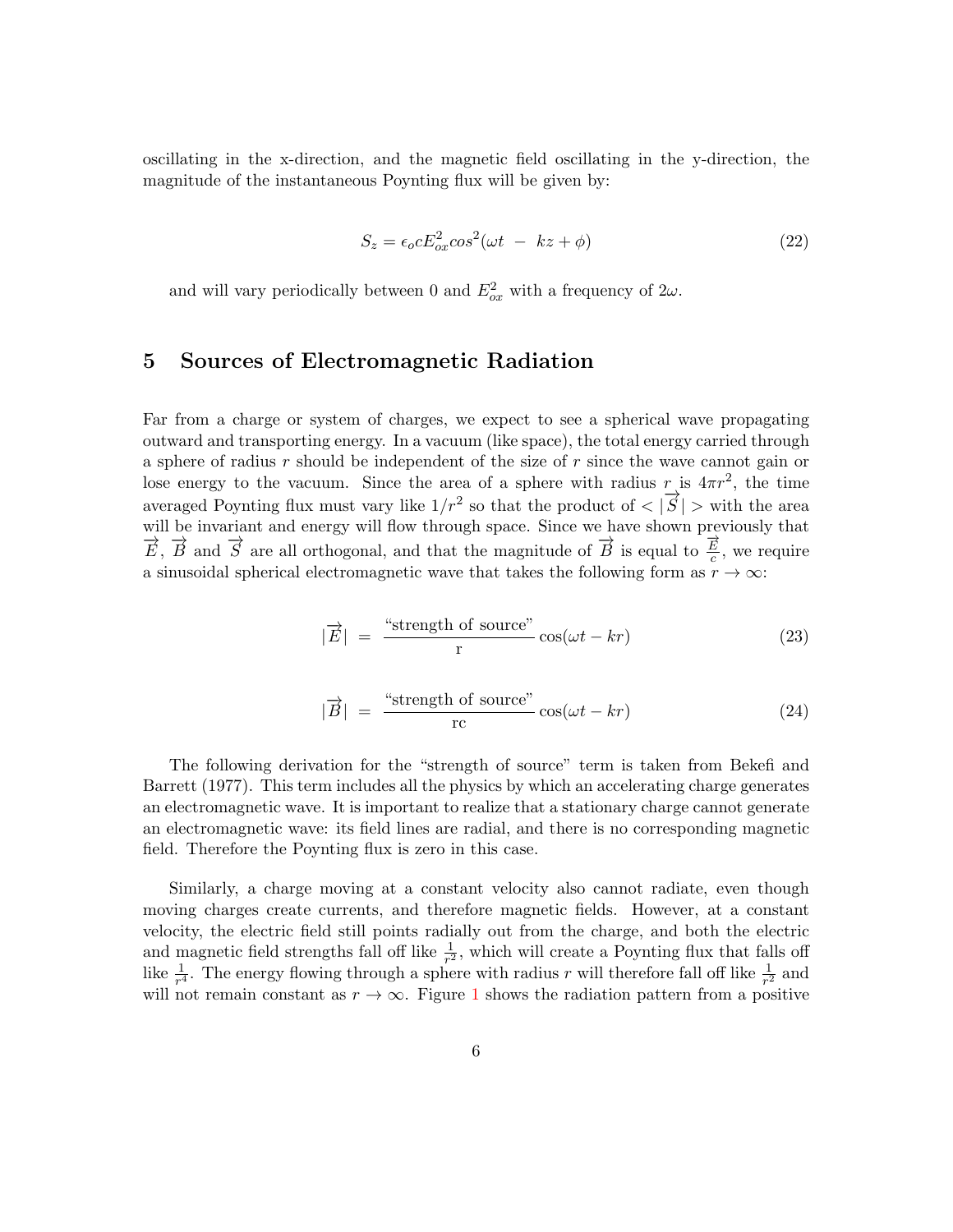charge moving at constant velocity. In case (a), the speed is low while in case (b) it is relativistic. In both cases, the field lines still point radially.



<span id="page-6-0"></span>Figure 1: Electric field lines for positively charged particle moving at a constant velocity.[\[1\]](#page-10-0)

Consider a point charge  $+q$  at rest at the origin. Suddenly, at time  $t = 0$ , the charge is given an acceleration a for a very short time  $\Delta t$ . It reaches point 1. Then it coasts at the new velocity  $u = a\Delta t$  and continues to move at this speed along the x-axis for a time t until it reaches point 2. What is the field at the end of time t when the charge is at point 2? The situation is summarized in Figure [2.](#page-7-0)

In Figure [2,](#page-7-0) the line between the origin and point  $A$  is the field line from the charge  $+q$  while it was stationary at 0. We draw a sphere of radius  $c(t + \Delta t)$  around the origin. The field emitted at the beginning of the acceleration period  $\Delta t$  has just had time to reach the surface of this sphere. An observer located outside this sphere will therefore not yet have realized that the charge was accelerated.

Now draw a second sphere of radius  $ct$  with its center at point 2. At point 2, the field line to this sphere is again radially outward, intersecting the sphere at a radial distance that is shorter by  $c\Delta t$ . However, the field lines cannot stop or start in empty space, and so the original field line (emanating from point 0) must connect to the field line (emanating at point 2) within the shell. Joining these two field lines creates a "kink". As time goes on, the shell with the kink propagates outward at the speed of light. It is this kink which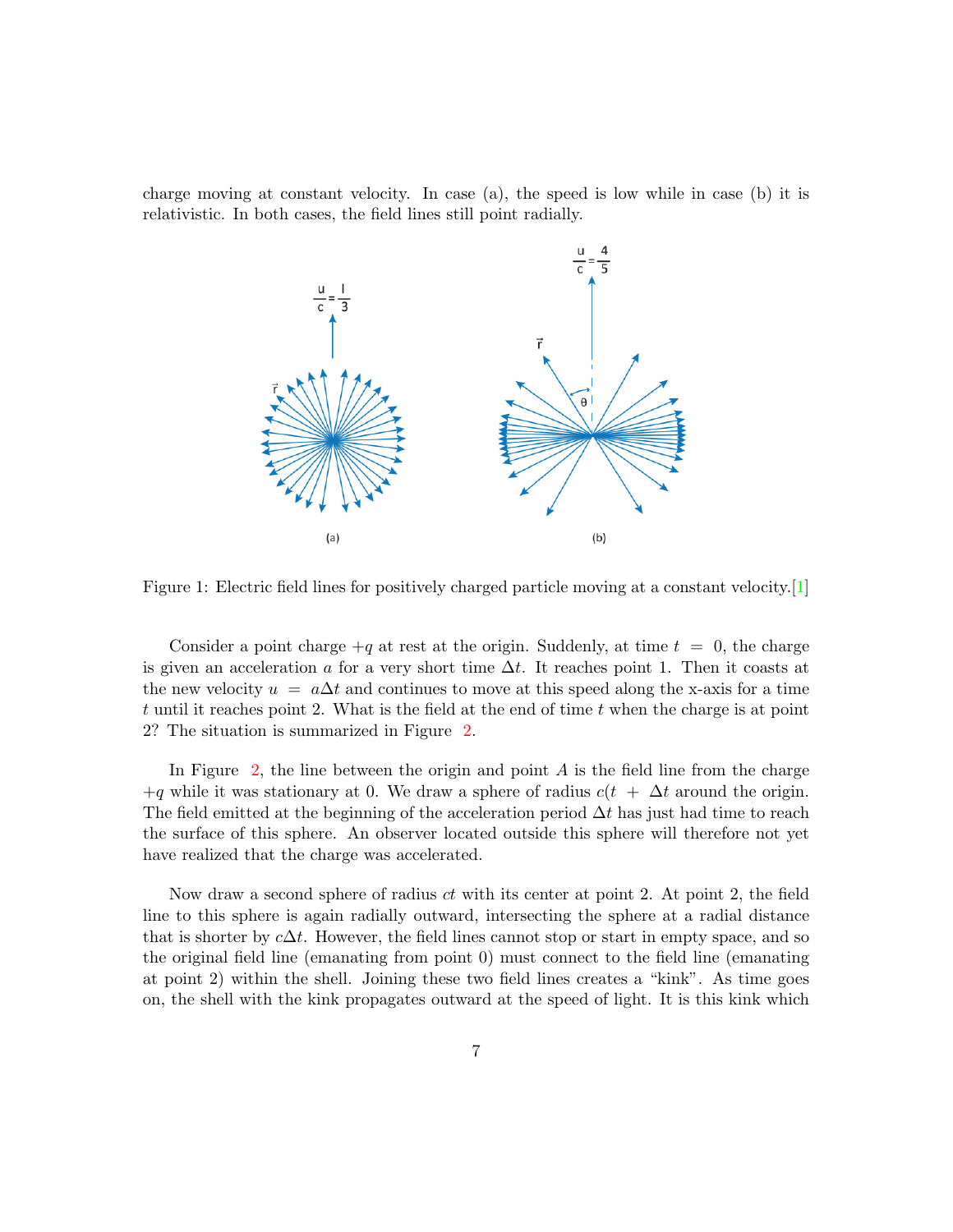

<span id="page-7-0"></span>Figure 2: Electric field lines for positively charged particle accelerating for a short time.[\[1\]](#page-10-0)

carries energy into space. Note that we have assumed that the velocity  $u$  is very small compared to the speed of light  $c$ , so that the two radial field lines are virtually parallel to each other and to the radius vector  $\vec{r}$ .

If we next examine the components of the electric field, we see that it can be resolved into components that are parallel and perpendicular to the radius vector. Using similar triangles as shown in Figure [3,](#page-8-0) we see that:

<span id="page-7-1"></span>
$$
\frac{E_{\perp}}{E_{\parallel}} = \frac{u_{\perp}t}{c\Delta t} \tag{25}
$$

where  $u_{\perp}$  is the component of the charge's velocity that is perpendicular to  $\vec{\tau}$ . Since  $u = a\Delta t$ , it follows that  $u_{\perp} = a_{\perp} \Delta t$  where  $a_{\perp}$  is the component of the acceleration perpendicular to  $\overrightarrow{r}$ .

#### Homework 5

Use Equation [25,](#page-7-1) and  $r = ct$  to show that:

<span id="page-7-2"></span>
$$
E_{\perp} = E_{\parallel} \left( \frac{a_{\perp} r}{c^2} \right) \tag{26}
$$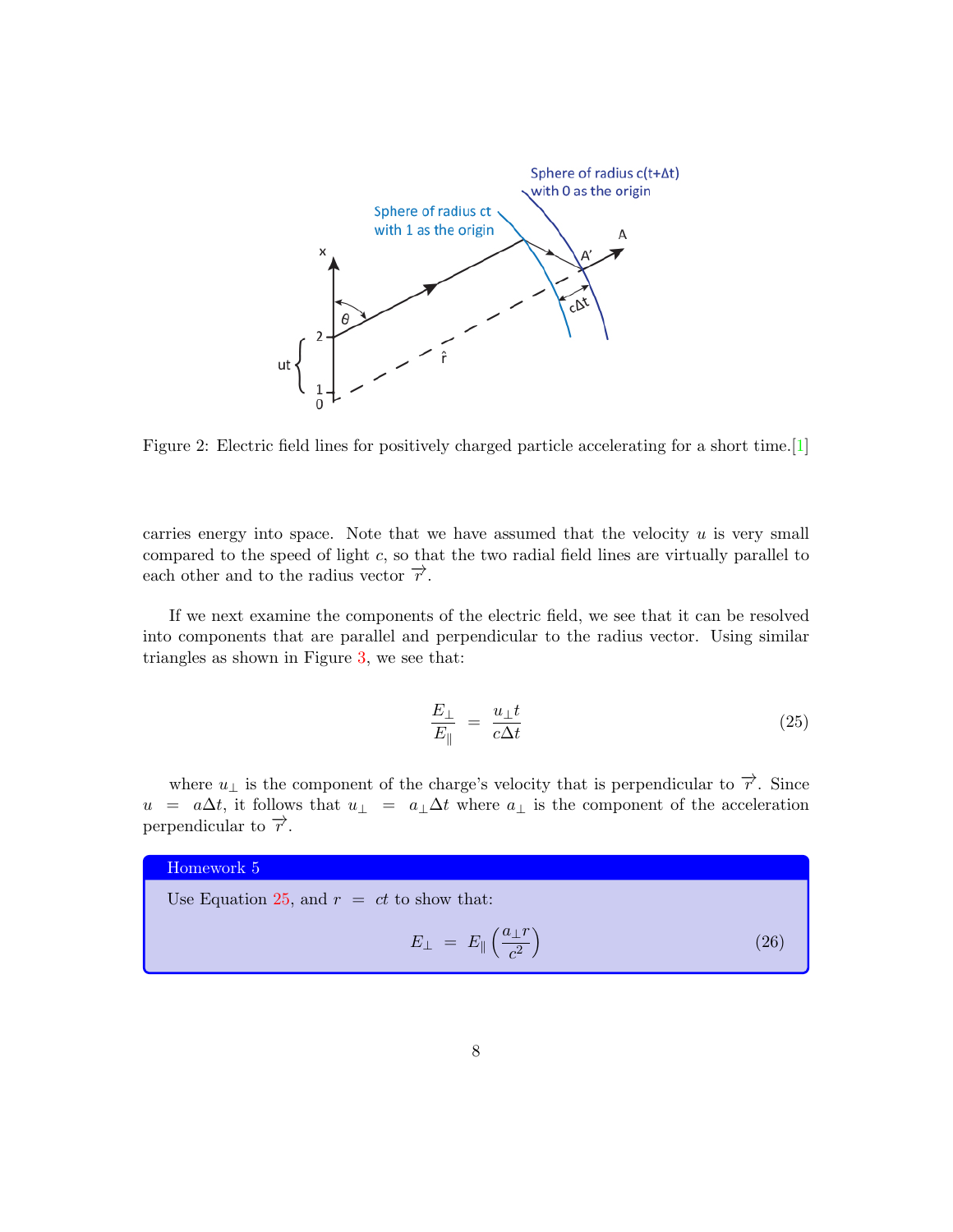

<span id="page-8-0"></span>Figure 3: The electric field resolved into components parallel and perpendicular to the radius vector.[\[1\]](#page-10-0)

Since there is no charge contained in the Gaussian pillbox shown in Figure [4](#page-8-1) below, the magnitude of  $E_{\parallel}$  is given by the strength of the original radial field:

<span id="page-8-2"></span>
$$
E_{\parallel} = E_o = \frac{q}{4\pi\epsilon_o r^2} \tag{27}
$$



<span id="page-8-1"></span>Figure 4: Gaussian pillbox geometry.[\[1\]](#page-10-0)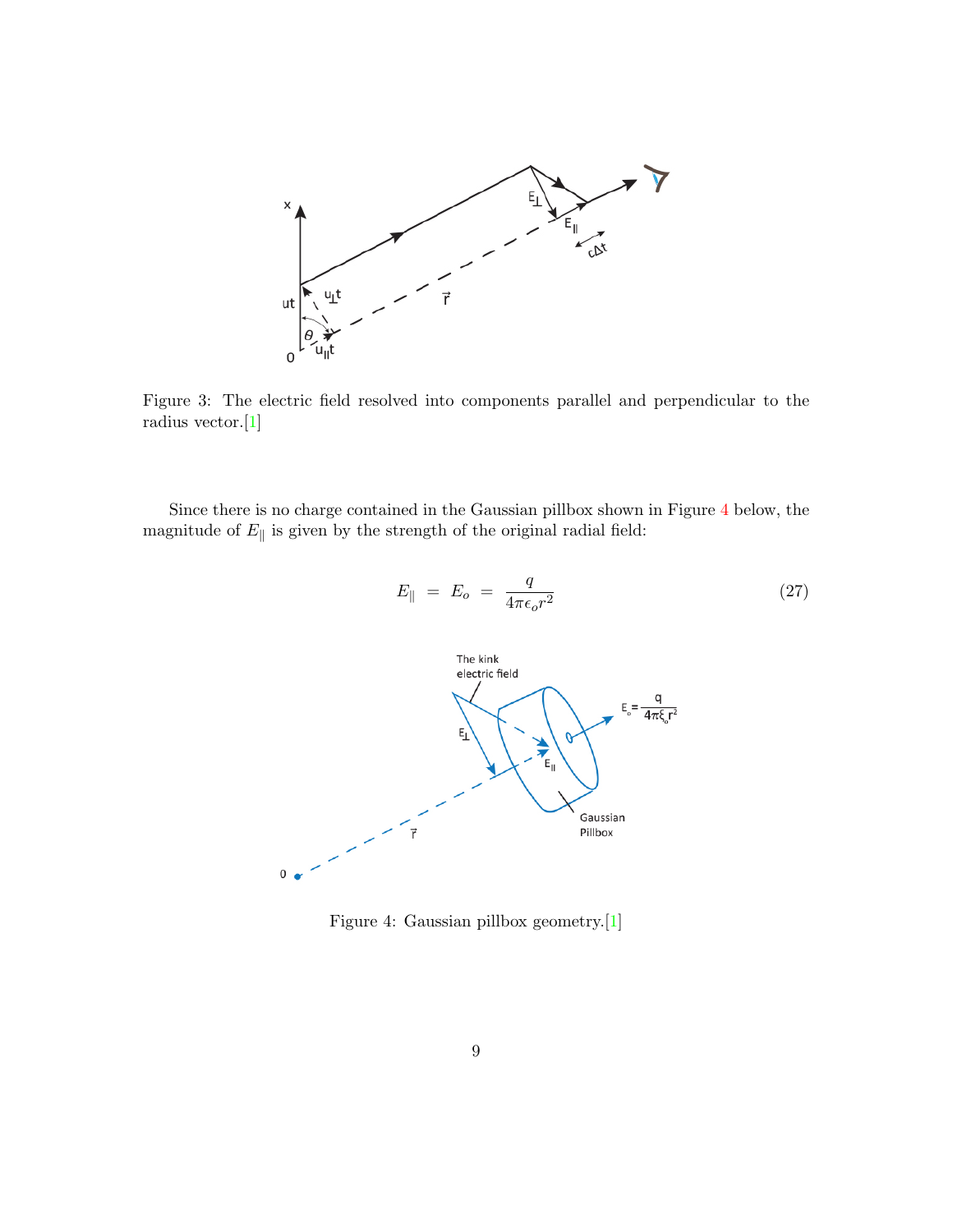#### Homework 6

Use Equation [27](#page-8-2) together with Equation [26](#page-7-2) to show that the final result for the electric field from the accelerating charge is transverse to the propagation direction  $\vec{r}$ , and that it falls off like  $\frac{1}{r}$ . What term replaces the words "strength of source" in Equation [23?](#page-5-0)

## 6 Dipole Approximation

In the derivation above, we have used a single point charge. However, this derivation is also valid for an extended charge distribution, as long as the size of the distribution is much smaller than the wavelength of the radiation  $\lambda = 2\pi c/\omega$ , and as long as relativistic corrections on the order of  $\frac{u}{c^2}$  can be neglected. It must also hold that the observation distance r must be much greater than the wavelength of the radiation  $\lambda$ . When all these conditions hold, the vector equations for the electric field, magnetic field and Poynting flux are given by:

$$
\overrightarrow{E}(\overrightarrow{r},t) = -\frac{q\overrightarrow{a}_{\perp}(t')}{4\pi\epsilon_o r c^2} \text{ volt m}^{-1}
$$
\n(28)

$$
\overrightarrow{B}(\overrightarrow{r},t) = \hat{r} \times \overrightarrow{E}(\overrightarrow{r},t)/c \text{ webers m}^{-2}
$$
\n(29)

$$
\vec{S} = \frac{\vec{E} \times \vec{B}}{\mu_o} \text{ watts m}^{-2}
$$
 (30)

This is known as the dipole approximation to the radiation field. Note that  $\overrightarrow{E}(\overrightarrow{r},t)$  is due to the acceleration  $\overrightarrow{a}_{\perp}(t')$  which took place at an earlier time  $t' = t - r/c$ . In other words, the change in the electric field geometry does not propagate instantly to a distant observer. The "kink" in the field travels at the speed of light.

Let  $\theta$  be the angle between the instantaneous direction of the acceleration vector  $\vec{a}$ and the direction of the wave propagation  $\vec{r}$ . In this case, the perpendicular component of the acceleration  $a_{\perp}$  is just  $a \sin \theta$  and

<span id="page-9-0"></span>
$$
E(r,t) = -\frac{qa(t')\sin\theta}{4\pi\epsilon_o r c^2} \text{ volt m}^{-1}
$$
 (31)